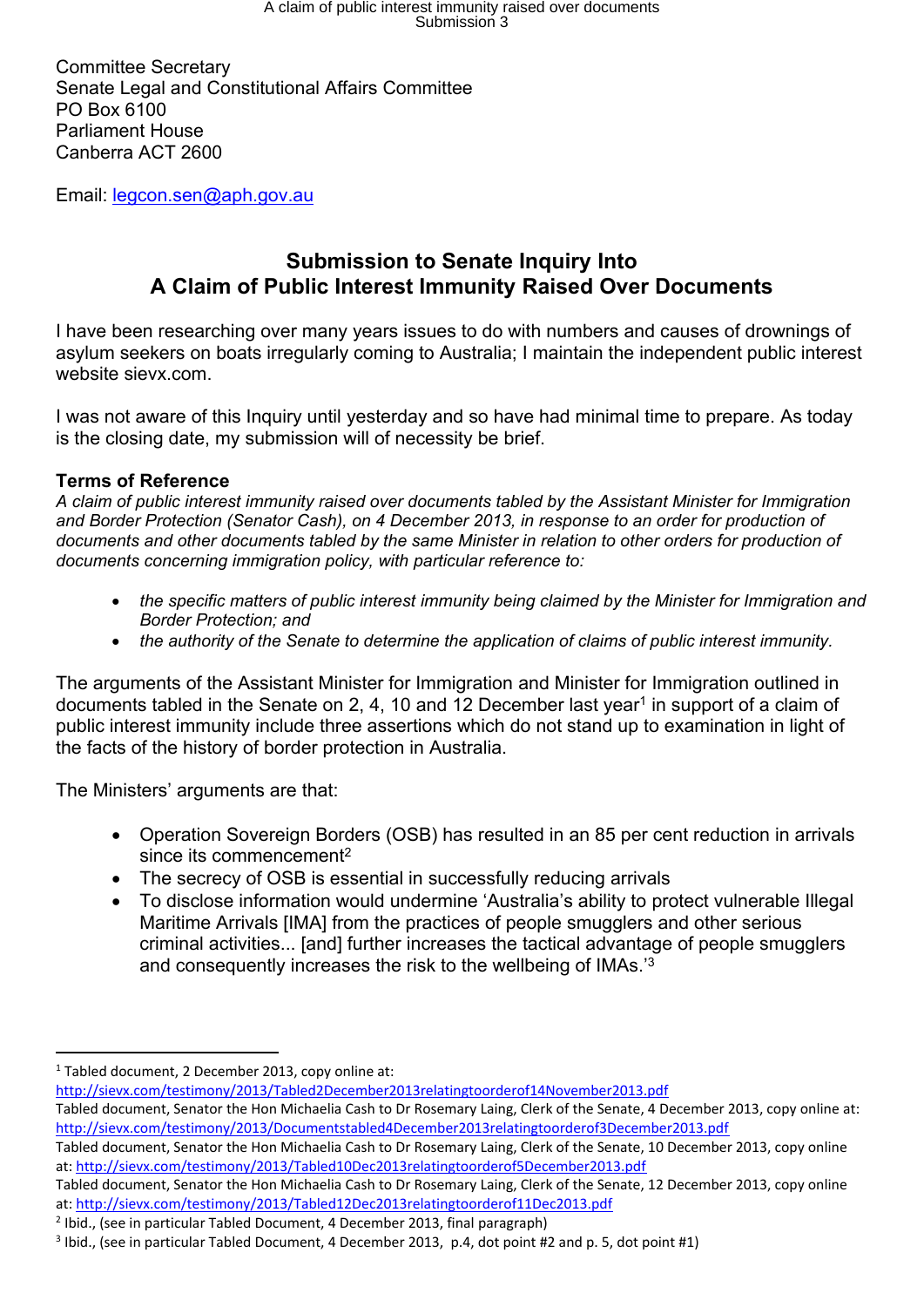# A claim of public interest immunity raised over documents Submission 3

#### **Reduction in Arrivals**

The claim that asylum seeker arrivals have declined by 85 per cent since the commencement of OSB is somewhat misleading. According to two researchers from the University of Queensland specialising in data analysis: 'There has been a statistically significant reduction in the number of arrivals since the Coalition took Government... *But it sits as part of trend in reduction of arrivals* that began with the last government... [T]his trend began back in July and there is no sign that the *election of the Abbott coalition Government has had any impact on arrivals whatsoever*.'[emphasis added<sup>14</sup>

The chart below illustrates this point.



Asylum seekers who have arrived by boat, weekly Jul 19 to Nov 29 2013

The Fact Check unit at the ABC believes that the drop in arrivals since July is also connected with Indonesia changing the way it administers visas, particularly to Iranians arriving there.<sup>6</sup>

# **Secrecy**

Implicit in the documents tabled by the Assistant Immigration Minister is the belief that secrecy is essential for OSB to continue to reduce the number of people arriving in Australia irregularly by boat. This is not supported by past experience. During the period mid July to early September 2013 numbers dropped dramatically (see graph above) while the government of the day maintained accountability and transparency in border protection. That is, the Minister for Home Affairs continued to issue a media release for each asylum boat arrival; AMSA publicly displayed on its website all Pan Pan, Mayday and Securite messages relayed in respect of asylum seeker vessels in distress and Customs and Border Protection kept the public informed of rescue operations. So secrecy is not essential to reduce numbers.

# **Protection of vulnerable people**

Ministers Cash and Morrison make the astonishing claim that the secrecy of OSB is a protective factor for asylum seekers; that withholding information from the public about 'on water operations' decreases the risk to the well being of asylum seekers.<sup>7</sup> History tells us otherwise - that secrecy

<sup>4</sup> ABC FactCheck: Immigration Minister Scott Morrison not telling the full story on asylum seeker arrivals, 10 December 2013, online at: http://www.abc.net.au/news/2013-12-10/scott-morrison-not-telling-full-story-asylum-seeker-arrivals/5119380 5 Ibid.

<sup>6</sup> John Barron to Tony Eastley, 'Fact Check shows Govt not disclosing full story on boat arrivals', *AM*, 10 December 2013, online at: http://www.abc.net.au/am/content/2013/s3908364.htm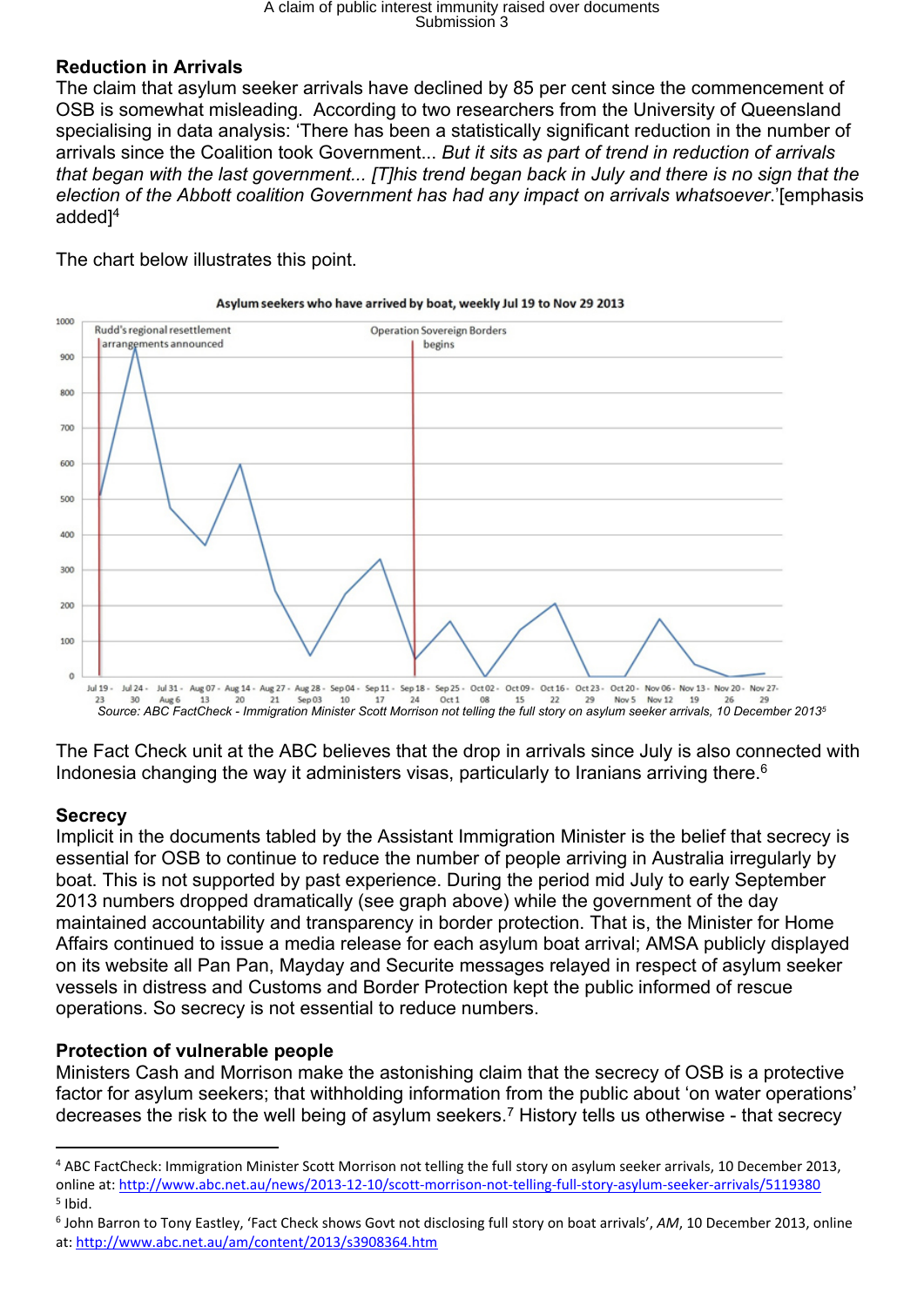increases the risk to both asylum seekers and Navy personnel by allowing dangerous practices to avoid public scrutiny.

OSB is not the first military led, top secret, border protection operation conducted by Australia. In September 2001, almost exactly twelve years before the introduction of OSB, John Howard launched Operation Relex and ordered the Navy to force every asylum boat back to Indonesia. It was only through the 2002 Senate Select Committee into A Certain Maritime Incident (CMI) that details came to light of the dangerous practices inherent in turning back the boats of asylum seekers.<sup>8</sup>

David Marr has described the horrors that occurred under Operation Relex:

Boats were boarded by Australian sailors in violent altercations. Shots were fired across bows. Engines were sabotaged by asylum seekers. Hulls holed. Boats set on fire.

The fourth boat post Tampa [SIEV 4] slowly sank in front of HMAS Adelaide [after having being towed in circles for 24 hours] with Canberra ordering no rescue of the 223 men women and children on board unless and until they were in danger of drowning. Australian sailors eventually carried out a heroic, successful and entirely unnecessary rescue from the sea...

The death count began with the seventh boat [SIEV 7]. At least three on board died when it was successfully forced back to Roti Island off the coast of Bali. Survivors told Four Corners they were beaten with batons and sprayed in the eyes by Australian military personnel.

The 10th boat caught [SIEV 10] erupted in flames, endangering an Australian boarding party and leading to another heroic mass rescue in which two Afghan women drowned, several children survived by a miracle and Australian personnel were deeply traumatised.<sup>9</sup>

As a close observer and analyst of border protection policy over 12 years, I am deeply concerned that the secrecy of Operation Sovereign Borders may be concealing practices that are dangerous to asylum seekers and Navy Personnel. Last November it was reported that the bow of an asylum seeker vessel was ripped off when it was taken in tow by OSB.<sup>10</sup> In recent days there have been reports of two asylum seeker vessels being towed back to Indonesia by the Navy with asylum seekers claiming that they were mistreated.<sup>11</sup> Minister Morrison refuses to confirm or deny these reports and so we are left to wonder just how much history is repeating itself.

<sup>7</sup> Tabled document, Senator the Hon Michaelia Cash to Dr Rosemary Laing, Clerk of the Senate, 4 December 2013, (p.4, dot point #2 and p. 5, dot point #1) copy online at:

http://sievx.com/testimony/2013/Documentstabled4December2013relatingtoorderof3December2013.pdf

<sup>8</sup> *Report of A Select Committee on A Certain Maritime Incident*, 2002, online at:

http://www.aph.gov.au/Parliamentary Business/Committees/Senate/Former Committees/maritimeincident/report/index <sup>9</sup> David Marr, Turn the boats back and people will die – Abbott knows this', *SMH*, 24 January 2012, copy online at:

http://sievx.com/articles/miscellaneous/2012/20120124DavidMarr.html See also David Marr & Marian Wilkinson, *Dark Victory*, Crows Nest, Allen & Unwin, 2004 (see in particular chapters 14, 16, 18, 20).

For a log of the SIEV 4 incident showing that the rescue was being overseen by politicians see Jacinta Collins, 'Additional Comments' in *Report of A Select Committee on A Certain Maritime Incident*, 2002, pp.469-476; copy online at:

http://sievx.com/testimony/report/coll\_comm.pdf For 'towed in circles for 24 hours' see Commander Norman Banks testimony, CMI transcript, 25 March 2002, pp.162-3, copy online at: http://sievx.com/testimony/fulltranscript/20020325.pdf

For SIEV 7 see Marr & Wilkinson, pp.32-322, 328; Deb Whitmont 'To Deter and Deny' *Four Corners*, 15 April 2002, copy online at: http://sievx.com/articles/psdp/20020415FourCorners.html

For SIEV 10 see Marr & Wilkinson, pp.350-364

<sup>10</sup> David Wroe, 'Bow ripped off asylum boat as Customs attempted to tow it', *SMH*, 19 November 2013, online at: http://www.smh.com.au/federal-politics/political-news/bow-ripped-off-asylum-boat-as-customs-attempted-to-tow-it-20131119-2xsan.html#ixzz2qKHlGpJh

<sup>11</sup> George Roberts, 'Indonesia says Australian Navy 'pushed' back asylum seeker boat that ran aground', *ABC*, 7 January 2014, online at: http://www.abc.net.au/news/2014-01-07/indonesia-says-australian-navy-towed-back-asylum-seeker-boat/5187232 For mistreatment claims see George Roberts, 'Asylum seekers on boats turned back to Indonesia say Australian Navy mistreated

For multiple first hand accounts by Navy officers involved in the towbacks under Operation Relex see #14 'Declassified Witness Statement for SIEVs 1-3 and 5-12' in 'Tabled Documents 13-31' Bound Volume, Senate Select Committee on A Certain Maritime Incident, 2002